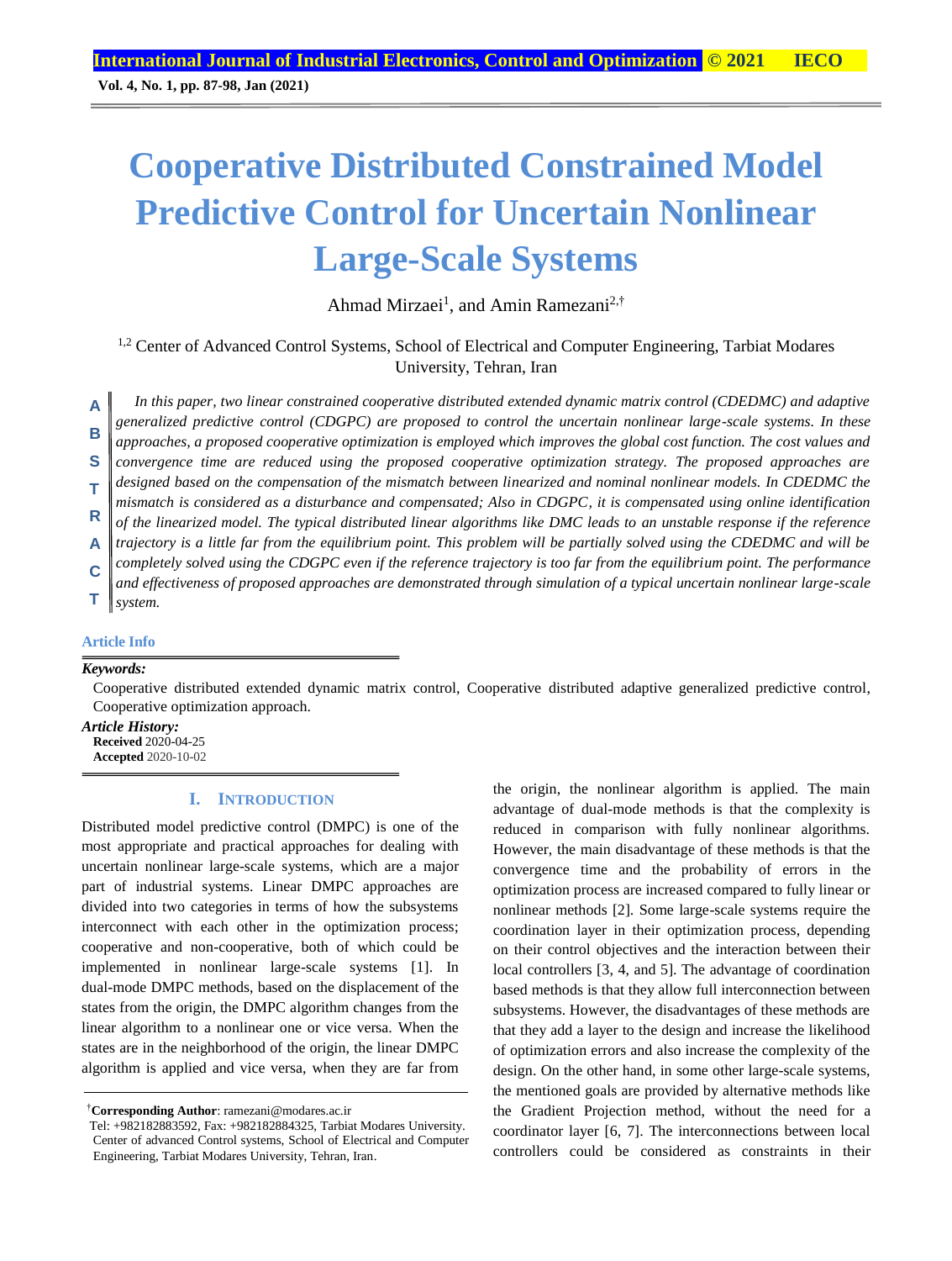optimization process instead of applying the coordination layer. The advantage of this approach is that it is proper and applicable for weakly coupled large-scale systems [8, 9]. The most important concern in methods that use the coordination layer in the optimization process or methods that each subsystem computes its own optimal control separately and then dispatches to its neighboring subsystems is communication delay. Most of these methods take this communication delay as a constraint [10]. Robust DMPC approaches are useful for constrained large-scale systems. One of these robust approaches is designed based on the two-layer robust method. In this method, each local controller receives control information of its neighboring subsystems and calculates its own optimal control. In the first layer, the recursive feasibility of convergence of whole system states is presented. A robust DMPC algorithm is applied in the second layer [11, 12]. The main advantage of robust approaches is that the inherent constraints of the system can be considered and taken into account in the optimization process. However, the main disadvantages of these approaches are their high cost and long convergence time. The Sequential DMPC approach is another useful strategy for constrained nonlinear large-scale systems. In this strategy, each local controller computes its own optimal control and dispatches to its neighbors via the communication channel to obtain the global optimality [13, 14]. The coupling between subsystems can be invigorated and also sampling intervals can be larger via applying contraction theory in DMPC approaches [15, 16]. The main disadvantage of sequential approaches is that they increase the convergence time.

DMPC approaches based on hierarchical strategy are practical methods for uncertain large-scale systems. These methods consider the inaccurate information of the actuators of the large-scale system and are designed at two levels. The faults of actuators are retrieved to retain the design specifications of all subsystems at the first level. The retrieval process is applied by enhancing the performance of the system at the second level. The developed hierarchical DMPC satisfies the retrieval design specifications by lower fault compensation. Thus, the cost is reduced in comparison with centralized and decentralized strategies [17, 18].

The linear and nonlinear constrained DMPC approaches could be applied to uncertain nonlinear large-scale systems. If a nonlinear large-scale system can be controlled using a linear distributed controller, it is rational to use linear methods because of their less complexity. The design complexity and cost in the linear DMPC approaches are less than nonlinear approaches [19, 20]. If the nonlinear large-scale system has a high degree of nonlinearity, then there may be limitations for applying the linear algorithms.

The contribution of this paper is that a novel CDMPC algorithm is proposed which decreases the complexity of optimization, cost values, and convergence time. Moreover,

two reconstructed linear algorithms are proposed based on Dynamic Matrix Control (DMC) and Generalized Predictive Control (GPC) methods to profit from the advantages of linear DMPC approaches to control the uncertain nonlinear large-scale systems. If the reference trajectory deviates too close to the equilibrium point then the nonlinear system could be controlled by linear algorithms. However, there are many nonlinear industrial plants with a high degree of nonlinearity which could not be controlled using linear algorithms like DMC. Moreover, if the reference trajectory deviates farther away from the equilibrium point, these plants may be unstable. These problems will be solved using the proposed cooperative distributed linear algorithms in this paper; Cooperative Distributed Extended Dynamic Matrix Control (CDEDMC) and Cooperative Distributed Adaptive Generalized Predictive Control (CDGPC).

The remainder of the paper is organized as follows. In section 2, the problem statement for nonlinear interconnected large-scale systems is given. In section 3, the new cooperative optimization approach is proposed. The reconstructed distributed model predictive controllers are proposed in section 4. Section 5, presents the simulation results for a typical nonlinear large-scale system. Finally, concluding remarks are expressed in section 6.

#### **II. MATHEMATICAL MODEL OF NONLINEAR LARGE-SCALE SYSTEMS**

A typical nonlinear large-scale system is considered which consists of  $M$  interconnected subsystems. The nonlinear dynamic of subsystem  $i$  is described by the following input-output implementation:

 $\dot{y}_i(t) = f_i(y_i, u_i)$  $i = 1, 2, ..., M$  (1) where  $y_i \in R^{n_{y_i}}$  and  $u_i \in R^{n_{u_i}}$  present the vectors of outputs and inputs of subsystem  $i$  respectively and  $u_j(t)$   $(j = 1,2,..., M, j \neq i)$  is the vector of inputs of the subsystem  $j$  which is the neighboring subsystem of subsystem *i*.  $f_i$  is a nonlinear Lipschitz function. The M sets of control inputs are constrained to be in  $M$  convex sets,  $U_i \subset R^{M_{u_i}}, i = 1, ..., M$  which are expressed as:

$$
U_i = \{u_i \in R^{n_{u_i}} : \ |u_i| \le u_i^{max}\}\tag{2}
$$

where  $u_i^{Max}$ ,  $i = 1, ..., M$  are the magnitudes of constraints of the inputs.

The continuous-time nonlinear model of subsystem  $i$  in (1) is discretized by applying Euler derivative approximation with sampling time  $T_s$ :

$$
y_i(k+1) = g_i\left(y_i(k), u_i(k), u_j(k)\right), i = 1, 2, ..., M
$$
 (3)

where,  $g_i$  is also a nonlinear function. In the present paper, a new cooperative optimization approach is proposed. Moreover, two reconstructed distributed linear constrained algorithms; CDEDMC and CDGPC, are proposed to employ the proposed cooperative optimization approach and control the nominal uncertain nonlinear large-scale system in (1).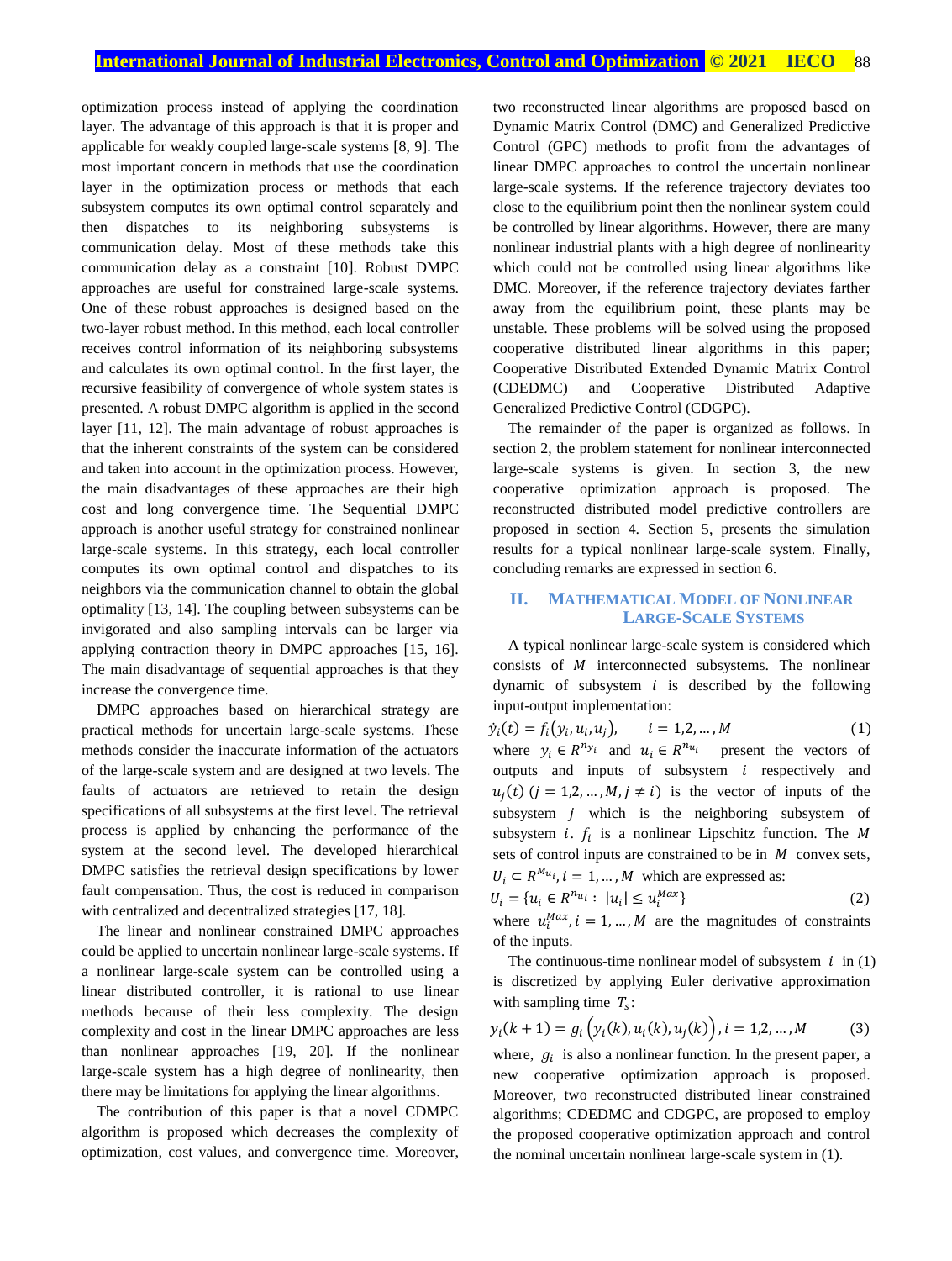## **III. PROPOSED COOPERATIVE OPTIMIZATION APPROACH**

According to the interconnection protocol of local controllers in large-scale systems, DMPC approaches are classified into two main categories, cooperative and non-cooperative. In cooperative methods unlike the non-cooperative ones, and in each local controller the global cost function, which is a combination of cost functions of all subsystems, is optimized to investigate the effect of each optimal control input on the whole system. In this approach, each control input is optimized in the corresponding local controller via optimizing the global cost function assuming that the control inputs of other subsystems are fixed to their optimal values of the previous iteration [1, 21]. The aforementioned global cost function is modified in the proposed CDMPC which is redefined as a convex combination of its own and its neighboring subsystems' cost functions instead of all other subsystems' cost functions. Therefore, the proposed CDMPC approach in this manuscript supposes that, if according to Equ. 1, two nominal subsystems are not neighbors to each other, then their local cost functions are not included in each other's global cost functions. The complexity and computational burden of optimization are reduced using the proposed approach. The proposed CDMPC approach applies the following cooperative strategy:

- 1. At time  $k$ , all local controllers receive the information of the whole large-scale system in (3).
- 2. At iteration  $c$ :
- 2.1. Each subsystem  $i$  computes its own future input vector  $U_{+i}$  along the assigned control horizon based on the input vectors of its neighboring subsystems which are fixed to their optimal vectors of previous iteration  $c - 1$ .
- 2.2. All neighboring subsystems dispatch their input vectors to each other and each local controller  $i$ computes the current iteration optimal vector  $U_i^{Opt^c}$ .
- 2.3. Based on receding horizon criteria, the current iteration optimal control  $u_i^{Opt^c}$ , is the first component of the current iteration optimal vector  $U_i^{Opt^c}.$
- 3. If the termination error condition which is taken into account in the global cost function is satisfied, each subsystem *i* exchanges its optimal control  $u_i^{optc}$ to its actuators; if not satisfied, go back to step 2 and let  $c + 1 \rightarrow c$ .
- 4. The models of subsystems are updated using achieved corresponding optimal controls.
- 5. Whenever the control inputs of all local controllers are obtained, go back to the first step and let  $k +$

 $1 \rightarrow k$ .

The local controller  $i$  solves the following proposed optimization problem at each iteration  $c$ :

$$
\min_{\Delta u_i(k),\ldots,\Delta u_i(k+m-1)} J(k)
$$
\n
$$
U_i = [\Delta u_i(k) \ldots \Delta u_i(k+m-1)]^T
$$
\n
$$
\text{Subject to Equ. 3.} \tag{4}
$$

$$
u_i(k + j) \in U_i, j = 0, \dots, m - 1
$$
\n(5)

$$
U_l^c = U_l^{c-1}, \forall l \in L \text{ and } l \neq i \tag{6}
$$

$$
\|\hat{y}_i(\tau) - W(\tau)\|_{Q_i}^2 \in \frac{p}{\tau - (k-1)} y_t, \tau \in [k, k+p]
$$
(7)

with:

$$
J(k) = \alpha_i J_i + \sum_l \alpha_l J_l \tag{8}
$$

$$
\alpha_i, \alpha_l > 0, \alpha_i + \sum_l \alpha_l = 1 \tag{9}
$$

and:

$$
J_i(k) = \sum_{j=1}^p \left[ \|\hat{y}_i(k+j) - W(k+j)\|_{Q_i}^2 \right] + \sum_{j=1}^m \|\Delta u_i(k+j-1)\|_{R_i}^2
$$
 (10)

where  $m$  and  $p$  are control and prediction horizons respectively,  $L \subset M$  is the set of neighbors of subsystem *i*. Equ. 7, denotes the termination error condition in which  $y_t$ is the symmetric closed set in the neighborhood of origin. The termination error condition expresses that if the system is closed-loop stable, then the prediction error goes to zero.  $\hat{y}_i(k+j), j = 1, \dots p$  is the subsystem's *i* predicted output that in each linear MPC algorithm is computed via a special method. W denotes the reference trajectory.  $Q_i$  and  $R_i$  are positive definite diagonal weighting matrices of prediction errors and control inputs respectively.  $J(k)$  is presented as a convex combination of cost functions subsystem  $i$  and its neighbors with convenient  $\alpha_i$  and  $\alpha_l$  coefficients to obtain global optimality.

#### **IV. PROPOSED CONSTRAINED CDMPC APPROACHES**

The application of linear algorithms to control nonlinear systems has been proposed in many methods for two main reasons. First, according to experimental data, a linear system is much easier identified than a nonlinear system. Second, most practical nonlinear systems like liquid level control, pressure control, and temperature control of a furnace just have one equilibrium point, so they can be identified by an accurate linear first-order model, and then linear DMPCs can be employed to control the linearized system and determine the optimal controls of subsystems.

In this manuscript, two reconstructed constrained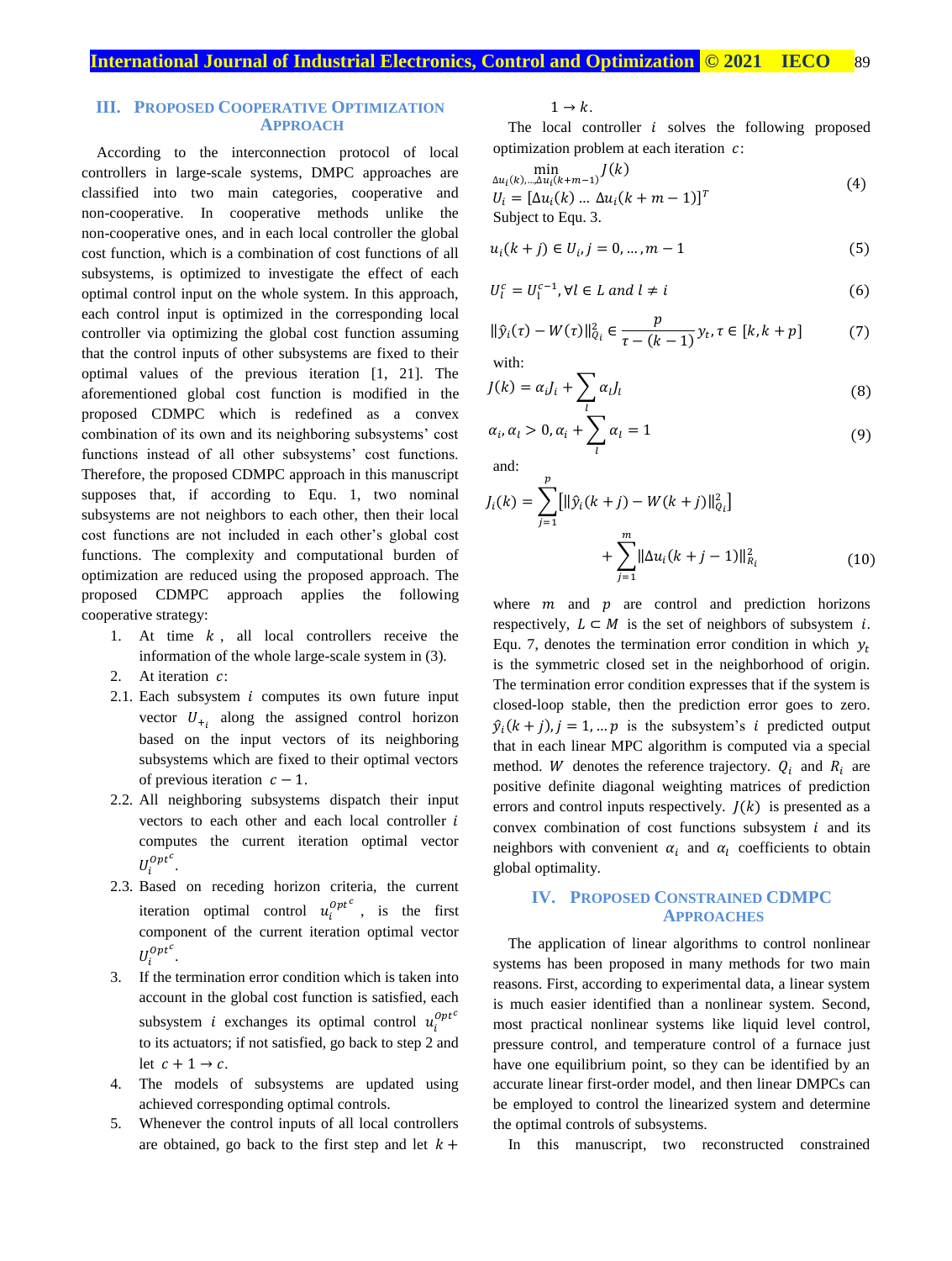## **International Journal of Industrial Electronics, Control and Optimization © 2021 IECO** 90

cooperative distributed linear algorithms; CDEDMC and CDGPC are proposed to control the nonlinear uncertain large-scale systems. These algorithms are distinguished via how the nonlinear model is applied in the optimization process. In CDEDMC the linearized version of the nominal nonlinear model is applied and the mismatch between linearized and nonlinear models is considered as a constraint and will be compensated. So the predicted outputs calculated via both models are similar to each other. The CDGPC algorithm identifies the numerator and denominator polynomials of the transfer function of the linearized model which indeed provides the nonlinear dynamics of the system.

# *A. Proposed Constrained CDEDMC Approach*

In fact, EDMC is the extended version of the DMC algorithm that takes the nonlinear model into account, so this algorithm also uses the system's step response to determine the predicted outputs similar to DMC [22].

The predicted output of the subsystem  $i$  in distributed DMC algorithm is represented as follows:

$$
\hat{y}_i(k+j) = \sum_{q=1}^N g_{iq} \Delta u_i(k+j-q) \n+ \sum_{l} \sum_{q=1}^N g_{ilq} \Delta u_l(k+j-q) \n+ \hat{n}_i(k+j), i = 1, ..., M, l \in L, l \neq i
$$
\n(11)

where  $g_{iq}$  and  $g_{ilq}$  are the step responses coefficients of subsystem  $i$  and its interconnected neighboring subsystem  $l$ , N is the model horizon, and  $\Delta u_i$  and  $\Delta u_i$  are the increment control inputs of subsystems  $i$  and  $l$  respectively. An integrator should be added to remove the steady-state error so increment of control inputs are used instead of control input in DMC and so in EDMC methods.  $\hat{n}_i(k+j)$  is the estimation of the future time disturbances assuming that disturbance and other signals of plant, until time  $j$ , are presented. In distributed DMC,  $\hat{n}_i(k + j)$  is considered as external disturbances applied to the system. Moreover, it is assumed that the future disturbance is constant along the prediction horizon and equal to the current disturbance  $\hat{n}_i(k)$ . The disturbance is defined as the difference between measured and predicted outputs:

$$
\hat{n}_i(k+j) = \hat{n}_i(k) = y_{m_i}(k) - \sum_{q=1}^N g_{iq} \Delta u_i(k-q) - \sum_{l} \sum_{q=1}^N g_{ilq} \Delta u_l(k-q)
$$
\n(12)

where the  $y_{m_i}(k)$  is the measured output. The cost function of subsystem  $i$  in distributed DMC is:

 $\boldsymbol{p}$ 

$$
J_i(k) = \sum_{j=1}^n \|\hat{y}_i(k+j) - W(k+j)\|_{Q_i}^2 + \sum_{j=1}^m \|\Delta u_i(k+j-1)\|_{R_i}^2
$$
 (13)

and also the cost function is represented as the matrix form of:

$$
J_i = (Y_i - W)^T Q_i (Y_i - W) + U_i^T R_i U_i
$$
 (14)

in which elements of the  $Y_i$  are obtained using Equs. 11-12 and series characteristics:

$$
Y_i = G_i U_i + \sum_{l \neq i} G_{il} U_l + Free Response_i
$$
 (15)

Free Response<sub>i</sub> = 
$$
H_i U_{-i} + \sum_{l \neq i} H_{il} U_{-l} + y_{m_i} I_{p \times 1}
$$
 (16)

where  $Y_i$  is the predicted outputs vector,  $U_{+i}$  and  $U_{+i}$  are the future control input vectors, and  $U_{-i}$  and  $U_{-i}$  are the determined past control input vectors of subsystems  $i$  and  $l$ respectively. According to the cooperative optimization approach proposed in section 3 the future control inputs vector of neighboring subsystem  $l$  in iteration  $c$  is constant and equal to its latest optimal value.  $G_i$ ,  $G_{il}$ ,  $H_i$ , and  $H_{il}$  are MPC matrices with appropriate dimensions:

$$
Y_{i} = \begin{bmatrix} \hat{y}_{i}(k+1) \\ \vdots \\ \hat{y}_{i}(k+p) \end{bmatrix}, U_{i} = \begin{bmatrix} \Delta u_{i}(k) \\ \vdots \\ \Delta u_{i}(k+m-1) \end{bmatrix}, U_{l} = U_{l}^{c-1}
$$
  
\n
$$
U_{-i} = \begin{bmatrix} \Delta u_{i}(k-1) \\ \vdots \\ \Delta u_{i}(k-N) \end{bmatrix}, U_{-i} = \begin{bmatrix} \Delta u_{i}(k-1) \\ \vdots \\ \Delta u_{i}(k-N) \end{bmatrix}
$$
  
\n
$$
G_{i} = \begin{bmatrix} g_{i1} & 0 & \dots & 0 \\ g_{i2} & g_{i1} & \dots & 0 \\ \vdots & \vdots & \ddots & \vdots \\ g_{ip} & g_{i(p-1)} & \dots & g_{i(p-m+1)} \end{bmatrix}_{p+m}
$$
  
\n
$$
G_{i1} = \begin{bmatrix} g_{i1} & 0 & \dots & 0 \\ g_{i12} & g_{i11} & \dots & 0 \\ \vdots & \vdots & \ddots & \vdots \\ g_{i1p} & g_{i1(p-1)} & \dots & g_{i(N+1)} - g_{iN} \\ \vdots & \vdots & \ddots & \vdots \\ g_{i(p+1)} - g_{i1} & \dots & g_{i(N+p)} - g_{iN} \end{bmatrix}_{p*N}
$$
  
\n
$$
H_{i} = \begin{bmatrix} g_{i2} - g_{i1} & \dots & g_{i(N+p)} - g_{iN} \\ \vdots & \ddots & \vdots \\ g_{i(p+1)} - g_{i1} & \dots & g_{i(N+p)} - g_{iN} \end{bmatrix}_{p*N}
$$

The closed-form solution of optimal future control inputs vector of subsystem  $i$  could be analytically calculated by computing the following derivative equation:

$$
\frac{\partial J_i}{U_i} = 0 \rightarrow U_i^{opt} = (G_i^T Q_i G_i + R_i)^{-1} G_i^T Q_i \left( W - \sum_{l \neq i} G_{il} U_l - Free Response_i \right)
$$
 (17)  
It should be noted that the linear DMPC algorithms could

have any limitations, for example in a distributed DMC algorithm, it must be considered that the nominal nonlinear system should not be unstable [22].

In the EDMC algorithm the  $\hat{n}_i (k + j)$  consists of two parts, one part is measurable or unmeasurable external disturbances similar to DMC, and the other part is the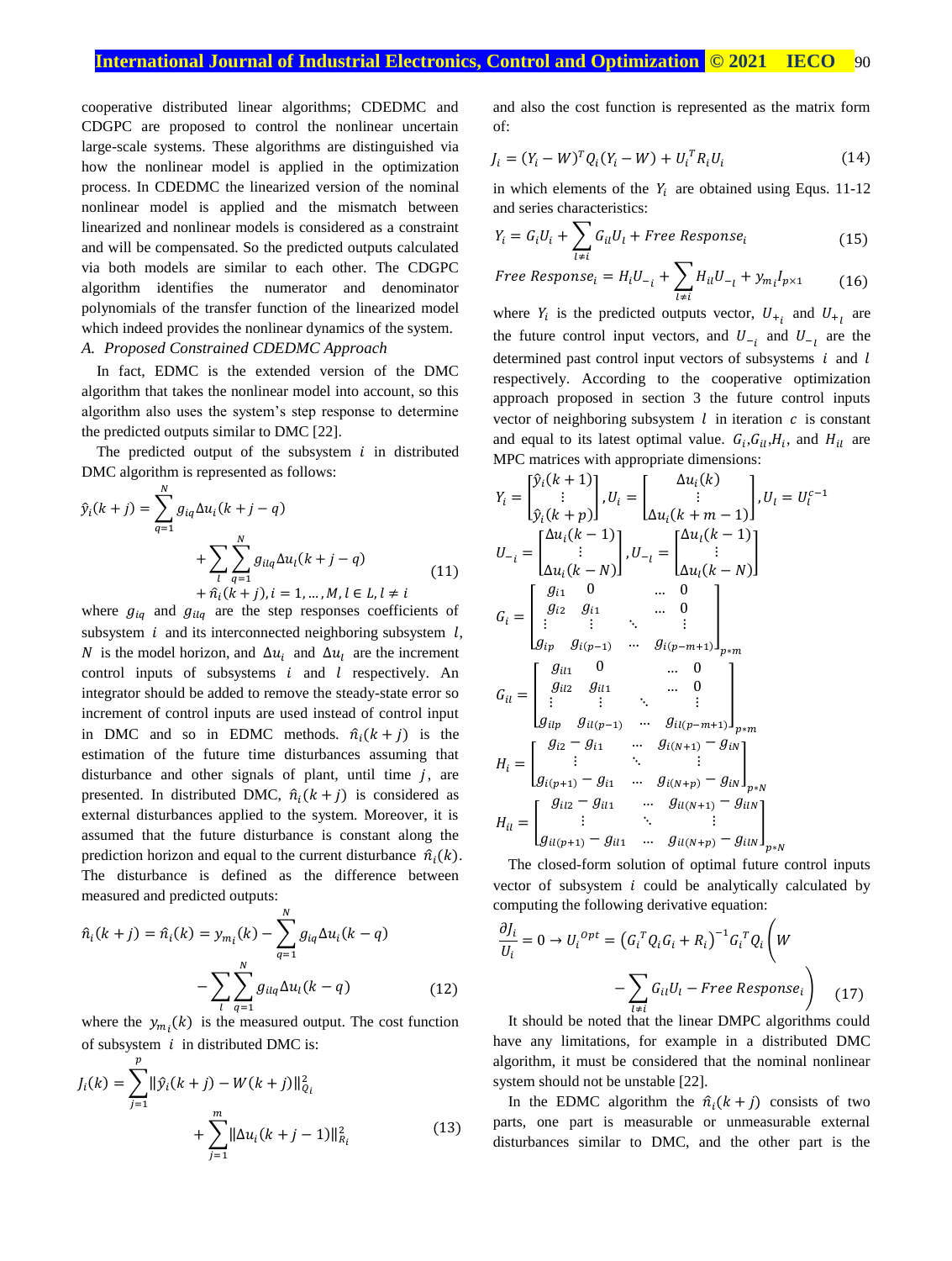## **International Journal of Industrial Electronics, Control and Optimization .© 2021 IECO….**91

disturbances due to the mismatch (uncertainty) between the linearized and nonlinear models which will be presented by mismatch disturbance matrix  $D_{nl_i}$ . The objective of the proposed CDEDMC algorithm is to compensate for this mismatch.

In the proposed CDEDMC algorithm the disturbance matrix is added to the free response to compensate for the mismatch between linearized and nonlinear models. So the prediction vector of subsystem  $i$  is reconstructed as:

$$
Y_i = G_i U_i + \sum_{l \neq i} G_{il} U_l + Free Response_i + D_{nl_i}
$$
\n(18)

where *Free Response<sub>i</sub>* is presented in Equ. 16 and:  

$$
D_{nl_i} = [d_{nl_i}(k+1) \quad d_{nl_i}(k+2) \quad \cdots \quad d_{nl_i}(k+p)]^T
$$

where  $d_{nl_i} \in R^{n_{dl_i}}$ . The mismatch between linearized and nonlinear models of all subsystems should be compensated. Thus, the following equation should be solved in which the predicted outputs of the linearized and nonlinear models must be equal to each other:

$$
Y_i^{linearized\ predictor} = Y_i^{nonlinear\ predictor} \tag{19}
$$

The elements of  $D_{nl_i}$  will be calculated via solving the Equ. 19, and so the mismatch will be compensated. The proposed CDEDMC algorithm solves the following optimization problem for subsystem  $i$  at each iteration which has been established based on the novel cooperative optimization approach proposed in section 3. At the first step, the vector of future control inputs which was calculated using distributed DMC algorithm (Equ. 17) is defined as a function of mismatch disturbance matrix  $D_{nl_i}$ :

$$
U_i(D_{nl_i}) = (G_i^T Q_i G_i + R_i)^{-1} G_i^T Q_i \left( W - \sum_{l \neq i} G_{il} U_l - \text{Free Response}_i - D_{nl_i} \right)
$$
\n(20)

$$
\min_{D_{nl_i}} J(k), \qquad i = 1, 2, ..., M \tag{21}
$$

Subject to Equ. 3, and Equ. 19.

$$
u_i(k+j) \in U_i, j = 0, \dots, m-1
$$
 (22)

$$
U_l^c(D_{nl_i}) = U_l^{c-1}(D_{nl_i}), \forall l \in L \text{ and } l \neq i \tag{23}
$$

$$
\left\|\hat{y}_i(k+p) - \hat{y}_{NL_i}(k+p)\right\|_{Q_i}^2 \in \frac{p}{k} y_t
$$
\nwith

\n
$$
(24)
$$

$$
J(k) = \alpha_i J_i + \sum_l \alpha_l J_l \tag{25}
$$

$$
\alpha_i, \alpha_l > 0, \alpha_i + \sum_l \alpha_l = 1 \tag{26}
$$

and:

$$
J_i(k) = \sum_{j=1}^{p} \left[ \left\| \hat{y}_i(k+j) - \hat{y}_{NL_i}(k+j) \right\|_{Q_i}^2 + \left\| d_{nl_i}(k+j) \right\|_{R_i}^2 \right]
$$
(27)

the cost function is represented as the matrix form of:

$$
J_i = (Y_i - Y_{NL_i})^T Q_i (Y_i - Y_{NL_i}) + D_{nl_i}^T R_i D_{nl_i}
$$
 (28)

where  $Y_i$  is defined in Equ. 18 and  $Y_{NL_i}$  is the nonlinear prediction vector:

 $Y_{NL_i} = [\hat{y}_{NL_i}(k+1) \quad \hat{y}_{NL_i}(k+2) \quad \cdots \quad \hat{y}_{NL_i}(k+p)]^T$ 

By solving the optimization problem in Equs. 20-27, the mismatch between linearized and nonlinear models is compensated and the optimal control input trajectory  $U_i^{opt}(D_{nl_i})$  is obtained. The optimal control input is then calculated as:

$$
u_i^{opt}(k) = \Delta u_i^{opt}(k) + u_i^{opt}(k-1)
$$
 (29)

where according to receding horizon criteria the optimal increment control input  $\Delta u_i^{opt}(k)$  is the first element of  $U_i^{opt}(D_{nl_i})$ . The order of  $U_i^{opt}(D_{nl_i})$  is  $m \times 1$  and the order of nonlinear prediction vector  $Y_{NL_i}$  is  $p \times 1$  so to calculate the  $u_i^{opt}$  in the nonlinear prediction process in MATLAB, the control signal vector  $U_{+i}(D_{nl})$  is considered as follows:

 $U_i(D_{nl_i}) = [U_i(D_{nl_i}) \quad 0_{(p-m)\times 1}]^T$ 

where the  $0_{(p-m)\times 1}$  is the zero-column matrix.

In the proposed constrained CDEDMC algorithm, the mismatch between linearized and nonlinear models is compensated so if the reference trajectory moves farther away from the equilibrium point, the simulation results illustrate the desirable effect of this algorithm, while the system may be unstable using the distributed DMC algorithm. However, if the reference trajectory is farther away from the equilibrium point too much or the nonlinearity of the system is high, then the proposed CDEDMC algorithm will also lead to an unstable response. This problem will be completely solved by the following proposed constrained CDGPC method.

#### *B. Proposed Constrained CDGPC Approach*

The concept of the GPC algorithm is established based on the transfer function of the system [22]. The distinctive feature of this method is that it can be used in the non-minimum phase and unstable systems. The mismatch between linearized and nonlinear models is compensated via the online identification procedure in the proposed CDGPC approach. The denominator and numerator polynomials of the linearized model are identified using input and output information of the nonlinear large-scale system and an online RLS algorithm. The linearized model of each nonlinear subsystem is obtained using online identification in each time step and then by means of the identified numerator and denominator polynomials, free responses of nominal nonlinear subsystems, and GPC algorithm, the vector of optimal control inputs will be calculated using the proposed cooperative optimization approach in section 3. The obtained optimal control inputs are applied to the nonlinear system and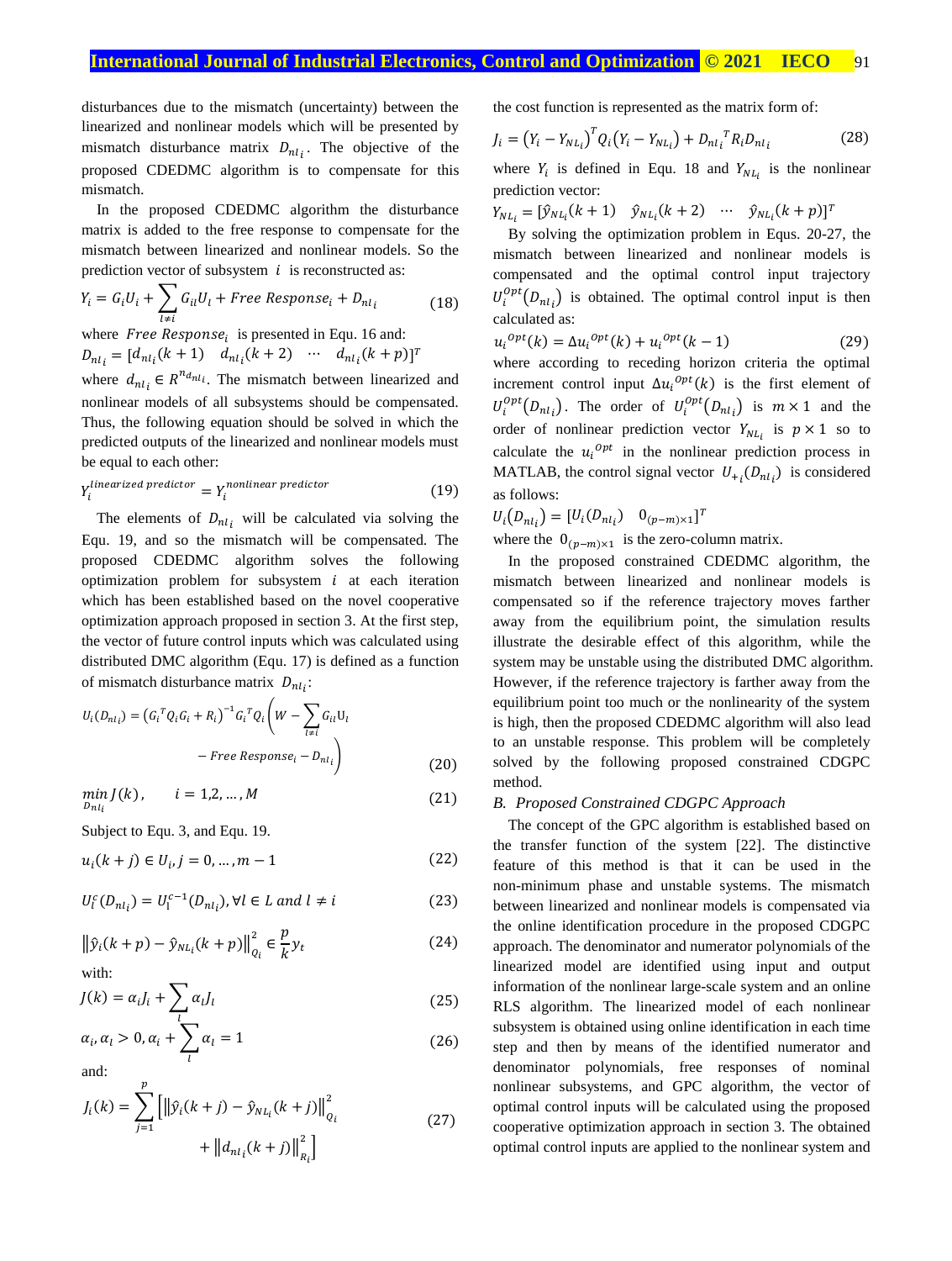## **International Journal of Industrial Electronics, Control and Optimization © 2021 IECO ... 92**

this procedure iterates in the next iteration. The free responses of nonlinear subsystems are yielded from their corresponding past information.

Suppose that the linearized version of the nonlinear model of subsystem  $i$  is identified as the following transfer function:

$$
y_i(k) = \frac{B_{ii}^l(z^{-1})}{A_{ii}^l(z^{-1})} u_i(k) + \sum_{l \neq i} \frac{B_{il}^l(z^{-1})}{A_{il}^l(z^{-1})} u_l(k)
$$
(30)

The CDGPC matrices will be calculated using the newly identified polynomials of the linearized model and finally, the optimal control input will be obtained using these new CDGPC matrices. The optimal controls will be achieved using the new CDGPC matrices which are obtained using the identified polynomials. The proposed CDGPC approach solves the following optimization problem at each iteration for subsystem  $i$ , which is established based on the proposed cooperative optimization approach in section 3:

$$
\min_{\Delta u_i(k),\dots,\Delta u_i(k+m-1)} J(k)
$$
\n
$$
U_i = [\Delta u_i(k),\dots,\Delta u_i(k+m-1)]^T
$$
\n(31)

Subject to Equ. 30  $\forall i = 1, ..., M$  and  $l \subset L, l \neq i$ .

$$
u_i(k+j) \in U_i, j = 0, \dots, m-1
$$
 (32)

$$
U_l^c = U_l^{c-1}, \forall l \in L \text{ and } l \neq i \tag{33}
$$

$$
\|\hat{y}_i(k+p) - W(k+p)\|_{Q_i}^2 \in \frac{p}{k} y_t \tag{34}
$$

with:

$$
J(k) = \alpha_i J_i + \sum_l \alpha_l J_l \tag{35}
$$

$$
\alpha_i, \alpha_l > 0, \alpha_i + \sum_l \alpha_l = 1 \tag{36}
$$

and:

$$
J_i(k) = \sum_{j=1}^p \|\hat{y}_i(k+j) - W(k+j)\|_{Q_i}^2 + \sum_{j=1}^m \|\Delta u_i(k+j-1)\|_{R_i}^2
$$
\n(37)

the cost function is represented as the following matrix form:

$$
J_i = (Y_i - W)^T Q_i (Y_i - W) + U_i^T R_i U_i
$$
\n(38)

where the predicted output matrix is as follows:

$$
Y_{i} = \emptyset_{i}^{I} Y_{-i} + \pi_{i}^{I} U_{-i} + \sum_{l \neq i} \pi_{il}^{I} U_{-l} + \Omega_{i}^{I} U_{i} + \sum_{l \neq i} \Omega_{il}^{I} U_{l}
$$
\n(39)

The closed-form solution of the vector of optimal future control of subsystem  $i$  could be analytically calculated by solving the following equation:

$$
\frac{\partial J_i}{U_i} = 0 \rightarrow U_i^{opt} = \left(\Omega_i^{T} Q_i \Omega_i^{T} + R_i\right)^{-1} G_i^{T} Q_i \left(W - \phi_i^{T} Y_{-i} - \pi_i^{T} U_{-i} - \sum_{l \neq i} \pi_{il}^{T} U_{-l} - \sum_{l \neq i} \Omega_{il}^{T} U_l\right)
$$
\n
$$
(40)
$$

where:

$$
Y_{i} = \begin{bmatrix} \hat{y}_{i}(k+1) \\ \vdots \\ \hat{y}_{i}(k+p) \end{bmatrix}_{p\times 1}, Y_{-i} = \begin{bmatrix} y_{i}(k) \\ \vdots \\ y_{i}(k-n_{a_{i}}^{l}) \end{bmatrix}_{(n_{a_{i}}^{l}+1)\times 1}
$$

$$
U_{i} = \begin{bmatrix} \Delta u_{i}(k) \\ \vdots \\ \Delta u_{i}(k+m-1) \end{bmatrix}_{m\times 1}, \qquad U_{l} = U_{l}^{c-1}
$$

$$
U_{-i} = \begin{bmatrix} \Delta u_{i}(k-1) \\ \vdots \\ \Delta u_{i}(k-n_{b_{i}}^{l}) \end{bmatrix}_{n_{b}^{l}\times 1}, U_{-i} = \begin{bmatrix} \Delta u_{i}(k-1) \\ \vdots \\ \Delta u_{i}(k-n_{b_{i}}^{l}) \end{bmatrix}
$$

in which  $n_{a_i}^l$ ,  $n_{b_i}^l$  and  $n_{b_{i_l}}^l$  are the orders of the  $A_{ii}^l$ ,  $B_{ii}^l$ and  $B_{il}^I$  identified polynomials respectively.

The  $\hat{y}_i(k+j)$ ,  $(j = 1,2,...p)$ , is calculated using extended CARIMA and Diophantine equations via the following process and supposing that the time delay is zero:

 $\Gamma$ 

$$
\Delta A_{ii}^{I}(z^{-1})y_i(k) = \left[ B_{ii}^{I}(z^{-1})\Delta u_i(k-1) + \sum_{\substack{l \neq i \\ l \neq i}} B_{il}^{I}(z^{-1})\Delta u_l(k-1) \right]
$$
  
+  $C_{i}^{I}(z^{-1})e_i(k)$  (41)

$$
1 = E_{i_j}^I(z^{-1}) \Delta A_{ii}^I(z^{-1}) + z^{-j} F_{i_j}^I(z^{-1}) \tag{42}
$$

where:

$$
F_{i_j}^I(z^{-1}) = f_{i(j,0)} + f_{i(j,1)}z^{-1} + \dots + f_{i(j,n_{a_i}^I)}z^{-n_{a_i}^I}
$$
(43)

$$
E_{i_j}^I(z^{-1}) = e_{i_{(j,0)}} + e_{i_{(j,1)}} z^{-1} + \dots + e_{i_{(j,j-1)}} z^{-(j-1)} \tag{44}
$$

in which the coefficients of  $F_{i,j}^1(z^{-1})$  and  $E_{i,j}^1(z^{-1})$  are computed using the recursive procedure as follows:

$$
F_{i_1}^I = z(1 - \Delta A_{ii}^I(z^{-1})) \tag{45}
$$

$$
E_{i_1}^l = 1 \tag{46}
$$

$$
E_{i_{j+1}}^I(z^{-1}) = E_{i_j}^I(z^{-1}) + f_{i_{(j,0)}} z^{-j}
$$
\n(47)

$$
f_{i(j+1,q)} = f_{i(j,q+1)} - f_{i(j,0)} - f_{j,0}\tilde{a}_{i(q+1)}
$$
\n(48)

where  $\tilde{a}_{i(q+1)}$   $(q = 0, 1, ..., n_{a_i}^l)$  are the coefficients of the  $\Delta A_{ii}^{I}(z^{-1})$  polynomial. The future outputs are achieved using Equs. 41-42: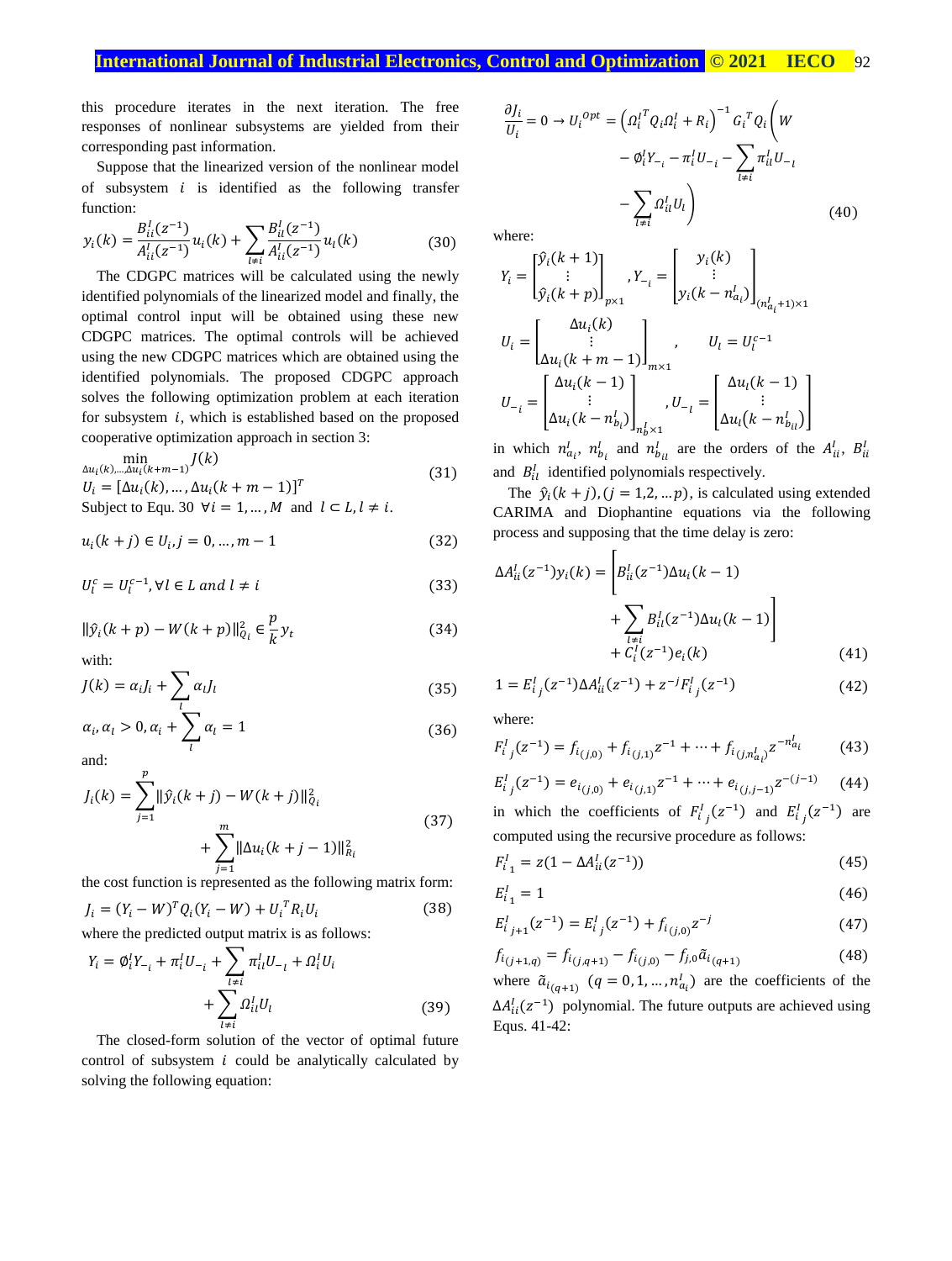$$
y_i(k+j) = F_{i_j}^l (z^{-1}) y_i(k)
$$
  
+ 
$$
E_{i_j}^l (z^{-1}) \left[ B_{ii}^l (z^{-1}) \Delta u_i(k+j-1) \right]
$$
  
- 1)  
+ 
$$
\sum_{\substack{l \neq i \\ l \neq i}} B_{il}^l (z^{-1}) \Delta u_l(k+j-1) \right]
$$
(49)

The appropriate estimation of prediction of  $y_i(k+j)$  is its average so we have:

$$
\hat{y}_i(k+j) = G_{ij}^I(z^{-1})\Delta u_i(k+j-1) \n+ \sum_{l \neq i} G_{ilj}^I(z^{-1})\Delta u_l(k+j-1) \n+ F_{ij}^I(z^{-1})y_i(k), \qquad j = 1, ..., p \qquad (50)
$$

$$
G_{i_j}^l(z^{-1}) = B_{ii}^l(z^{-1})E_{i_j}^l(z^{-1})
$$
\n(51)

$$
G_{ilj}^{I}(z^{-1}) = B_{il}^{I}(z^{-1})E_{ij}^{I}(z^{-1})
$$
\n(52)

Since the  $e_i (k + j)$  is the white Gaussian noise thus, its average is zero. The new CDGPC matrices in Equ. 39 are expressed as:

$$
\varnothing_{i}^{I} = \begin{bmatrix}\nf_{i_{(1,0)}} & \cdots & f_{i_{(1,n_{a_{i}}^{I})}} \\
\vdots & \ddots & \vdots \\
f_{i_{(p,0)}} & \cdots & f_{i_{(p,n_{a_{i}}^{I})}}\n\end{bmatrix}
$$
\n
$$
\pi_{i}^{I} = \begin{bmatrix}\ng_{i_{(1,1)}} & g_{i_{(1,2)}} & \cdots & g_{i_{(1,n_{b_{i}}^{I})}} \\
\vdots & \vdots & \ddots & \vdots \\
g_{i_{(p,p)}} & g_{i_{(p,p+1)}} & \cdots & g_{i_{(p,n_{b_{i}}^{I})}}\n\end{bmatrix}
$$
\n
$$
\pi_{il}^{I} = \begin{bmatrix}\ng_{i_{(1,1)}} & g_{i_{(1,2)}} & \cdots & g_{i_{(1,n_{b_{i}}^{I})}} \\
\vdots & \vdots & \ddots & \vdots \\
g_{i_{(p,p)}} & g_{i_{(p,p+1)}} & \cdots & g_{i_{(p,n_{b_{i}}^{I})}}\n\end{bmatrix}
$$
\n
$$
\Omega_{i}^{I} = \begin{bmatrix}\ng_{i_{(1,0)}} & 0 & 0 & \cdots & 0 \\
g_{i_{(2,1)}} & g_{i_{(2,0)}} & 0 & \cdots & 0 \\
\vdots & \vdots & \ddots & \vdots & \vdots \\
g_{i_{(p,p-1)}} & g_{i_{(p,p-2)}} & \cdots & g_{i_{(p,0}}\n\end{bmatrix}
$$
\n
$$
\Omega_{il}^{I} = \begin{bmatrix}\ng_{i_{(1,0)}} & 0 & 0 & \cdots & 0 \\
g_{i_{(1,0)}} & g_{i_{(2,0)}} & 0 & \cdots & 0 \\
\vdots & \ddots & \vdots & \vdots \\
g_{i_{(p,p-1)}} & g_{i_{(p,p-2)}} & \cdots & \cdots & g_{i_{(p,0}}\n\end{bmatrix}
$$

where  $g_{i_{(j,q)}}$  and  $g_{i_{(j,q)}}$   $(j = 1,2,...,p,q = 1,2,...)$  are the corresponding coefficients of the  $G_{i,j}^{1}(z^{-1})$  and  $G_{i_j}^1(z^{-1})$  polynomials respectively.

#### **V. SIMULATION RESULTS**

A typical nonlinear large-scale system consisting of three coupled subsystems is employed as following input-output models to investigate the proposed approaches:

$$
\begin{cases}\n\dot{y}_1(t) = -y_1(t) + y_1(t)^2 + 7u_1(t) + 4u_2(t) \\
\dot{y}_2(t) = -3y_2(t) + 2y_2(t)^2 + 10u_2(t) + u_3(t)^2 \\
\dot{y}_3(t) = -2y_3(t) + y_3(t)^2 + 2u_3(t) + u_2(t)\n\end{cases}
$$
\nThe subsystems are coupled through inputs. The

discrete-time system could be obtained using the following Euler derivative approximation:

$$
\dot{y}_i(t) = (y_i(k+1) - y_i(k))/T_s
$$
  
so the discrete-time system is concluded as:  

$$
\begin{cases}\ny_1(k+1) = a_1y_1(k) + 0.1y_1(k)^2 + 0.7u_1(k) + 0.4u_2(k) \\
y_2(k+1) = a_2y_2(k) + 0.2y_2(k)^2 + u_2(k) + 0.1u_3(k)^2 \\
y_3(k+1) = a_3y_3(k) + 0.1y_3(k)^2 + 0.2u_3(k) + 0.1u_2(k) \\
\text{where the sampling time is } T_s = 0.1 \text{ and:}
$$
  
 $a_1 = 0.9, a_2 = 0.7, a_3 = 0.8$ 

The step responses of subsystems are drawn in Fig. 1. According to the step responses the subsystems' settling times are approximately 6, 2, and 3 respectively. So the subsystems' optimal model horizons are:

$$
N = (Setting Time)/T_s \rightarrow N_1 = 60, N_2 = 20, N_3 = 30
$$



Fig. 1. Step responses, subsystem 1 (solid line), subsystem 2 (dash line), subsystem 3 (dash dot line).

Note that in all simulations the subsystems' model horizons are considered  $N_1 = 60$ ,  $N_2 = 20$  and  $N_3 = 30$ respectively and also the subsystems' prediction and control horizons are considered 5 and 4 respectively.

The following constraint is imposed to control inputs:

$$
-4\leq u_i\leq 4, i=1,2,3
$$

The reference trajectory is considered as the following equation:

$$
W(t) = g_W * \begin{cases} 0.01 & 0 \le t < 2.5 \\ 0.02 & 2.5 \le t < 5 \\ -0.01 & 5 \le t < 7.5 \\ 0 & 7.5 \le t < 10 \end{cases}
$$

where the  $g_W$  is the amplitude's coefficient of the reference trajectory. In the first step of the simulation, we set the amplitude's coefficient as  $g_W = 10$  to consider the reference trajectory a little farther away from the origin (equilibrium point). Therefore, the subsystems' predicted outputs are illustrated in Figs. 2-4 using distributed DMC and proposed constrained CDEDMC and CDGPC algorithms respectively.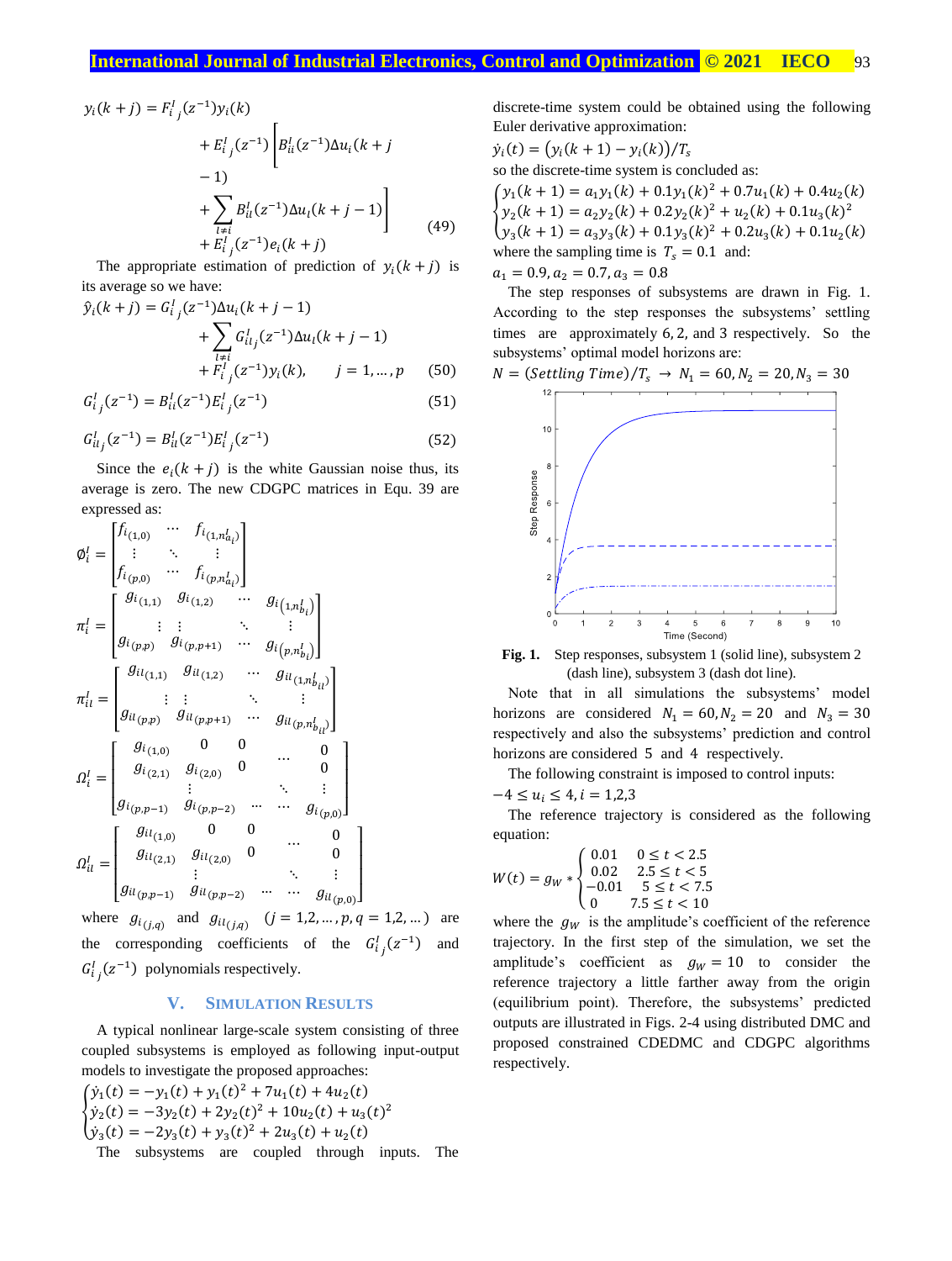

**Fig. 2**. The predicted outputs of the nonlinear large-scale system with  $g_W = 10$  and using cooperative distributed DMC algorithm. (a) Subsystem 1; (b) subsystem 2; (c) subsystem 3.



**Fig. 3.** The predicted outputs of the nonlinear large-scale system with  $g_W = 10$  and using proposed constrained CDEDMC algorithm. (a) Subsystem 1; (b) subsystem 2; (c) subsystem 3.



**Fig. 4**. The predicted outputs of the nonlinear large-scale system with  $g_W = 10$  and using proposed constrained CDGPC

algorithm. (a) Subsystem 1; (b) subsystem 2; (c) subsystem 3.

Since in both CDEDMC and CDGPC algorithms the mismatch between linearized and nonlinear models is compensated, it is expected to obtain appropriate responses. The illustrated predicted output curves in Figs. 3-4 confirm this from design criteria points of view such as convergence, reference trajectory's tracking and stability. However, even though the reference trajectory is not too far from the origin, according to Fig. 2, the system has become unstable using the distributed DMC algorithm.

To further emphasize the effectiveness of proposed constrained CDEDMC and CDGPC algorithms and compare them to each other, the reference trajectory's amplitude is gradually increased;  $g_W = 50,80,110$ , and simulation results are shown in Figs. 5-10.



**Fig. 5.** The predicted outputs of the nonlinear large-scale system with  $g_W = 50$  and using proposed constrained CDEDMC algorithm. (a) Subsystem 1; (b) subsystem 2; (c) subsystem 3.



**Fig. 6.** The predicted outputs of the nonlinear large-scale system with  $g_W = 50$  and using proposed constrained CDGPC algorithm. (a) Subsystem 1; (b) subsystem 2; (c) subsystem 3.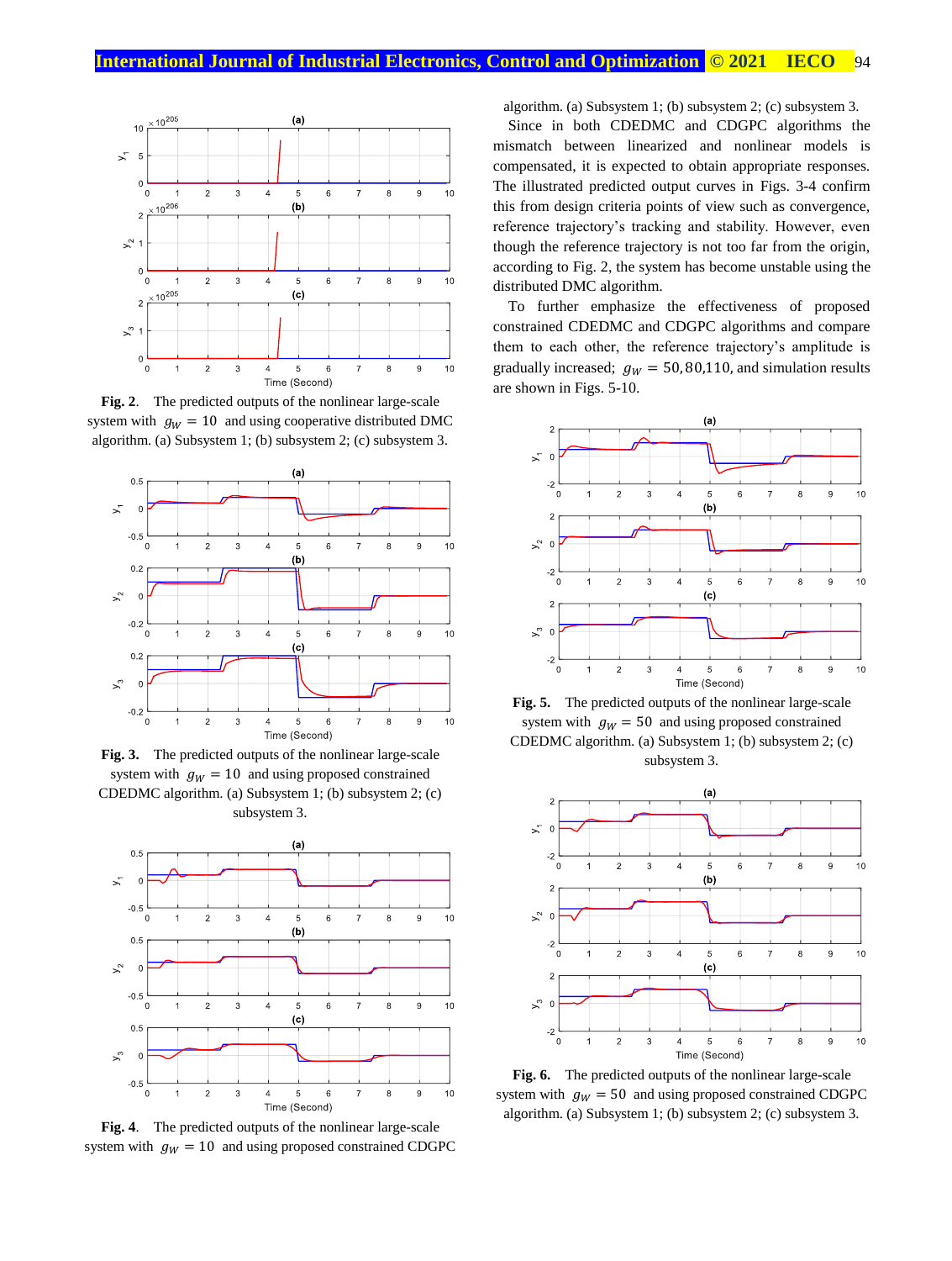

**Fig. 7.** The predicted outputs of the nonlinear large-scale system with  $g_W = 80$  and using proposed constrained CDEDMC algorithm. (a) Subsystem 1; (b) subsystem 2; (c) subsystem 3.



**Fig. 8**. The predicted outputs of the nonlinear large-scale system with  $q_W = 80$  and using proposed constrained CDGPC algorithm. (a) Subsystem 1; (b) subsystem 2; (c) subsystem 3.



**Fig. 9**. The predicted outputs of the nonlinear large-scale system with  $g_W = 110$  and using proposed constrained CDEDMC algorithm. (a) Subsystem 1; (b) subsystem 2; (c) subsystem 3.



**Fig. 10**. The predicted outputs of the nonlinear large-scale system with  $g_W = 110$  and using proposed constrained CDGPC algorithm. (a) Subsystem 1; (b) subsystem 2; (c) subsystem 3.

when the amplitude's coefficient is  $g_W = 50$ , both methods have proper responses according to results in Figs. 5-6, however, according to Fig. 7 by increasing the  $q_w$  to 80 some fluctuations appear when the CDEDMC is applied, while based on illustrated results in Fig. 8, the CDGPC shows appropriate predictions. The initial overshoots or undershoots in CDGPC's results are due to its online identification of the mismatch between linearized and nominal nonlinear models, and after a short time that the identification of the linearized system's numerator and denominator polynomials is done, the response becomes convergent. The usefulness of the proposed constrained CDGPC algorithm is more demonstrated when the reference trajectory is too farther away from the origin, hence to investigate this issue the amplitude's coefficient of the reference is increased to  $g_W =$ 110 and the simulation results are drawn in Figs. 9-10 using proposed constrained CDEDMC and CDGPC algorithms respectively. According to Fig. 9, the system has become unstable using the DEDMC algorithm, while based on illustrated results in Fig. 10, the CDGPC shows appropriate predictions and the closed-loop system is stable.

Now the proposed approaches are examined when uncertainty is applied. Assuming that in the fourth second of simulation,  $a_1$ ,  $a_2$  and  $a_3$  change as:

 $a_1^{new} = a_2^{new} = a_1^{new} = 0.4$ 

The simulation results are depicted in Figs. 11-12 with  $g_W = 50$ . The results emphasize the effectiveness of proposed algorithms in dealing with uncertainty. Although the responses fluctuate when the uncertainties are imposed, they quickly converge.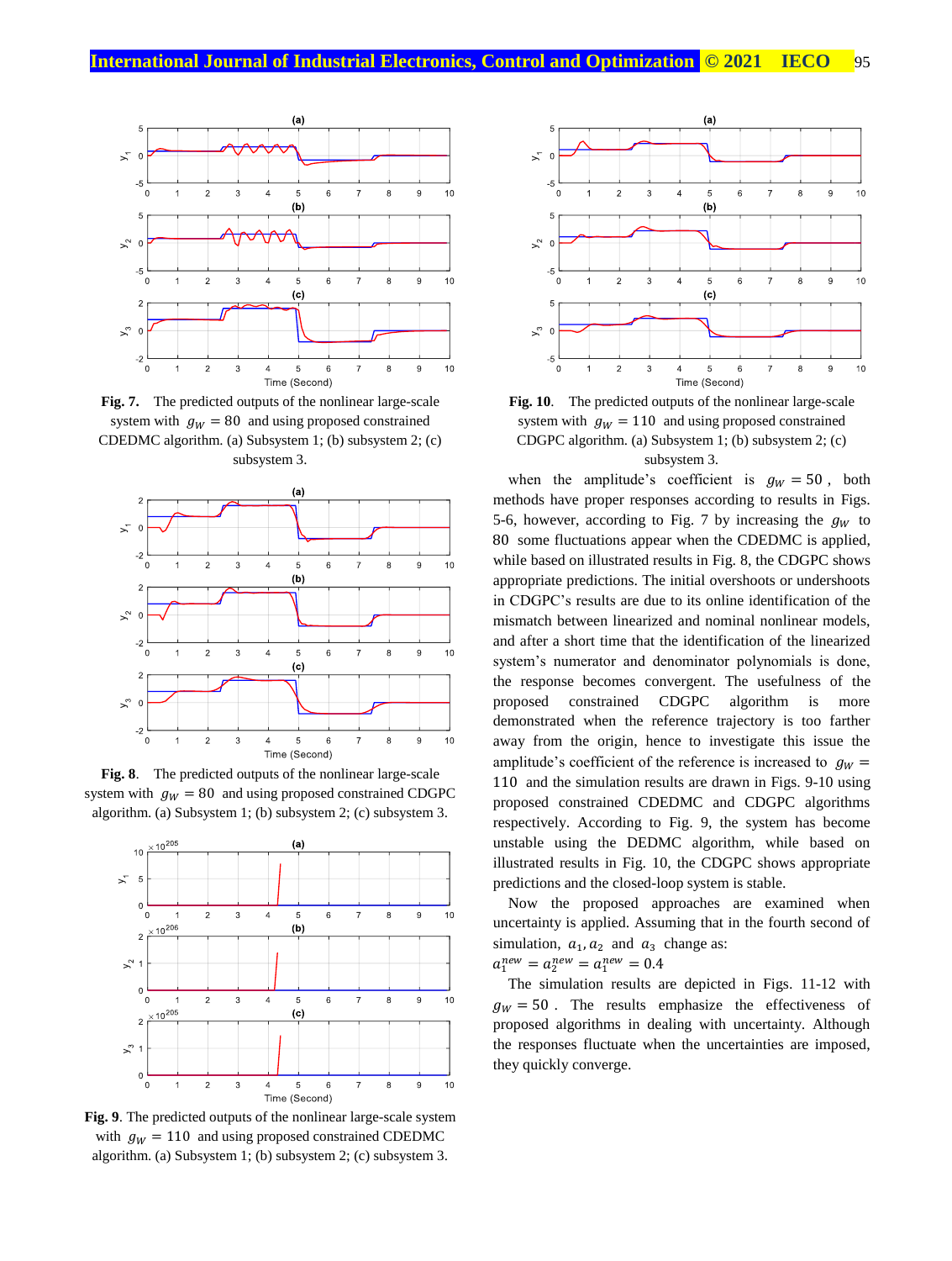

**Fig. 11.** The predicted outputs of the nonlinear large-scale system with imposed uncertainties and  $g_W = 50$  and using proposed constrained CDEDMC algorithm. (a) Subsystem 1; (b) subsystem 2; (c) subsystem 3.



**Fig. 12.** The predicted outputs of the nonlinear large-scale system with imposed uncertainties and  $g_W = 50$  and using proposed constrained CDGPC algorithm. (a) Subsystem 1; (b) subsystem 2; (c) subsystem 3.

All the above-mentioned results are yielded using the novel cooperative optimization approach proposed in section 3 where each subsystem optimizes a corresponding global cost function which is a convex combination of its cost function and cost functions of its neighbors. For example in the large-scale system which is analyzed in this section, subsystem 1 is neighbor to subsystem 2, but not to subsystem 3. Therefore, according to the proposed optimization approach, the global cost function, which is optimized in the local controller of subsystem 1 is represented as follows:

$$
J = \alpha_1 J_1 + \alpha_2 J_2, \qquad \alpha_1 + \alpha_2 = 1
$$

while according to typical cooperative DMPC methods, the global cost function is defined based on all three subsystems [1, 21]:  $J = J_1 + J_2 + J_3$ 

So the control efforts, cost function values, and convergence time are reduced using the proposed cooperative optimization approach. These criteria are examined by means of the following simulation results in which the proposed optimization approach and the DGPC algorithm are used. The cost function values of the local controllers of the nonlinear large-scale system with the mentioned imposed uncertainties are illustrated in Figs. 13-15 respectively with  $g_W = 50$  and applying typical [1, 21] and proposed cooperative optimization strategies. It is cleared that the cost function values have decreased in the proposed cooperative optimization approach compared to the typical one.



**Fig. 13**. The cost function values of the local controller of the uncertain subsystem 1 with  $g_W = 50$  and using typical (dash line) and proposed (solid line) cooperative optimization



**Fig. 14**. The cost function values of the local controller of the uncertain subsystem 2 with  $g_W = 50$  and using typical (dash line) and proposed (solid line) cooperative optimization



**Fig. 15.** The cost function values of the local controller of the uncertain subsystem 3 with  $g_W = 50$  and using typical (dash line) and proposed (solid line) cooperative optimization strategies.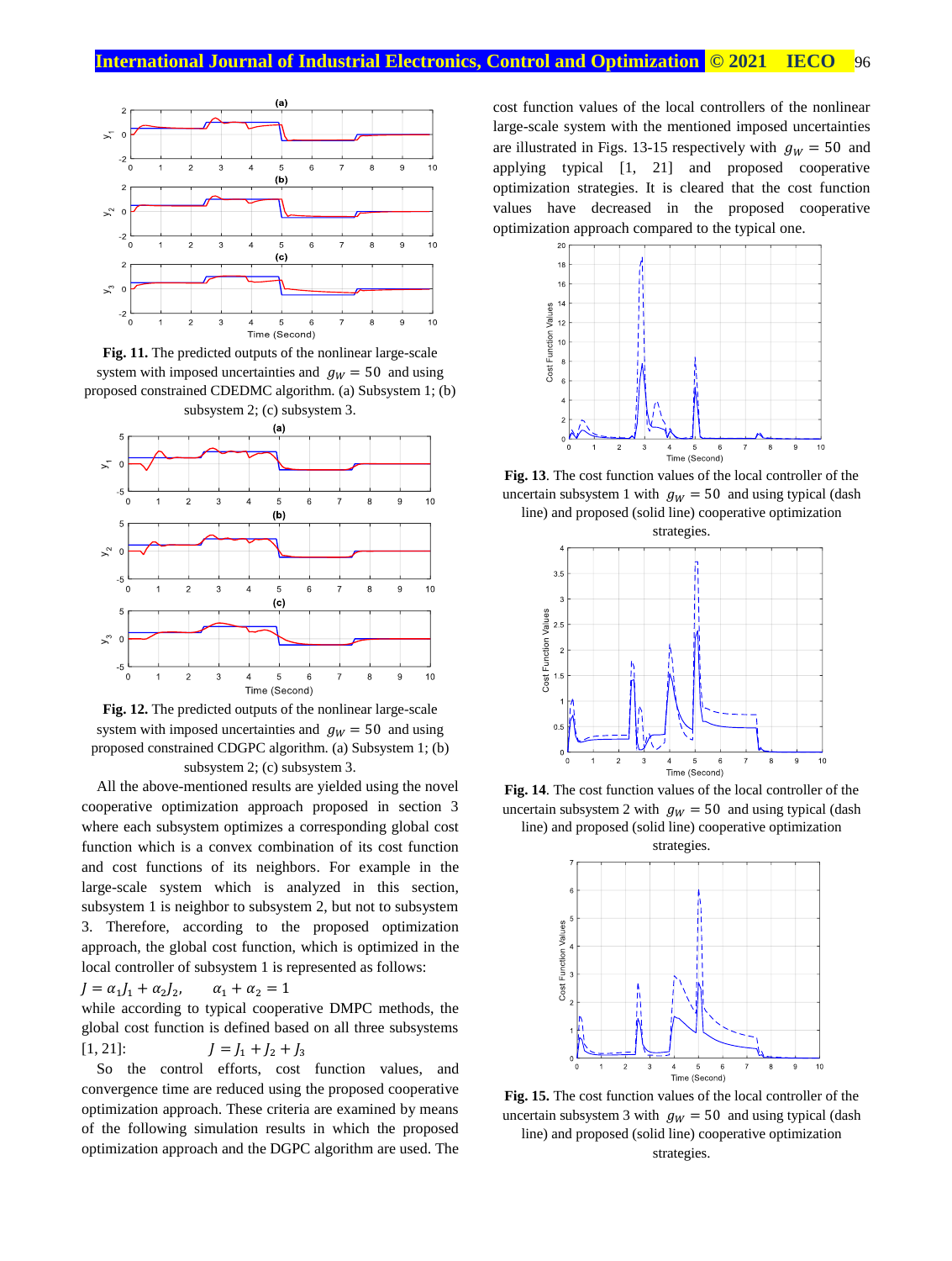To further investigate and clarify the performance and effectiveness of the proposed cooperative optimization approach, besides the comparison of the cost function values in Figs. 13-15, additional indicators including maximum, average, and standard deviation of cost function values are also calculated and collected in the following tables [23, 24].

**TABLE I** Maximum, Average And Standard Deviation Indicators Of Cost Function Values Of Subsystem 1

| Subsystem 1                                   | Max     | Avg    | Std    |
|-----------------------------------------------|---------|--------|--------|
| Proposed cooperative<br>optimization strategy | 12.3619 | 0.8072 | 2.0687 |
| Typical cooperative<br>optimization strategy  | 18.7688 | 0.9912 | 2.8268 |

**TABLE II** Maximum, Average And Standard Deviation Indicators Of Cost Function Values Of Subsystem 2

| COST FUNCTION $\alpha$ and $\beta$ Of Bubsystem $\beta$ |        |        |      |  |  |
|---------------------------------------------------------|--------|--------|------|--|--|
| Subsystem 2                                             | Max    | Avg    | Std  |  |  |
| Proposed cooperative<br>optimization strategy           | 2.4535 | 0.3947 | 0.45 |  |  |
| Typical cooperative<br>optimization strategy            | 3.7308 | 0.5011 | 0.64 |  |  |

**TABLE III** Maximum, Average And Standard Deviation Indicators Of

| Cost Function Values Of Subsystem 3           |        |        |        |  |  |
|-----------------------------------------------|--------|--------|--------|--|--|
| Subsystem 3                                   | Max    | Avg    | Std    |  |  |
| Proposed cooperative<br>optimization strategy | 2.6338 | 0.3152 | 0.4367 |  |  |
| Typical cooperative<br>optimization strategy  | 6.0683 | 0.7612 | 1.0638 |  |  |

According to the values of indicators in Table 1-3, it is clear that all three maximum, average, and standard deviation of cost function values are decreased in the proposed cooperative optimization approach compared to the typical one.

Fig. 16, illustrates the predicted outputs of the nonlinear large-scale system without uncertainty, which are obtained using a typical cooperative optimization approach in [1, 21] and DGPC algorithm with  $g_W = 50$ , and also Fig. 6, illustrates the predicted outputs of the nonlinear large-scale system without uncertainty using the proposed cooperative optimization approach in this paper and DGPC algorithm with  $g_W = 50$ . By comparing the results in Fig. 6 and Fig. 16, it is concluded that the time and quality of convergence have improved in the proposed constrained CDGPC (Fig. 6) compared to the typical one in [1, 21] (Fig. 16).



**Fig. 16**. The predicted outputs of the nonlinear large-scale system with  $g_W = 50$  and using typical CDGPC algorithm. (a) Subsystem 1; (b) subsystem 2; (c) subsystem 3.

#### **VI. CONCLUSION**

In this manuscript, a novel cooperative DMPC approach is proposed which improves the global cost function. Each local controller optimizes the global cost function which is a convex combination of its own and its neighbors' cost functions instead of the combination of its own and all other subsystems' cost functions. So the computational burden of optimization, cost values, and convergence time are reduced compared to typical cooperative DMPC methods. Two linear cooperative constrained distributed model predictive controllers; CDEDMC and CDGPC are proposed which employ the proposed cooperative optimization approach to control the uncertain nonlinear large-scale systems. The simulation results of an uncertain nonlinear large-scale system consisting of three interconnected subsystems demonstrate the effectiveness of the proposed approaches. According to simulation results, typical distributed linear algorithms like DMC lead to an unstable closed-loop response if the reference trajectory is far from the equilibrium point, while this problem is solved using proposed CDEDMC and CDGPC algorithms even if the reference trajectory is too far from the equilibrium point.

#### **REFERENCES**

- [1] P. D. Christofides, R. Scattolini, D. M. De la Pena, and J. Liu, "Distributed model predictive control: A tutorial review and future research directions" *Journal of Computers and Chemical Engineering*, Vol. 51, pp. 21-41, Apr. 2013.
- [2] A. Grancharova, T. A. Johansen, and S. Olaru, "Dual-Mode distributed model predictive control of a quadruple-tank system" *Journal of Chemical Technology and Metallurgy*, Vol. 53, No. 4, pp. 674-682, May. 2018.
- [3] N. Sadati, M. Rahmani, and M. Saif, "Two-Level Robust Optimal Control of Large-Scale Nonlinear Systems" *[IEEE](https://ieeexplore.ieee.org/xpl/RecentIssue.jsp?punumber=4267003)  [Systems Journal](https://ieeexplore.ieee.org/xpl/RecentIssue.jsp?punumber=4267003)*, Vol. 9, No. 1, pp. 242-251, Mar. 2015.
- [4] I. Stoyanova, E. Gumrukcu, G. Aragon, D. I.